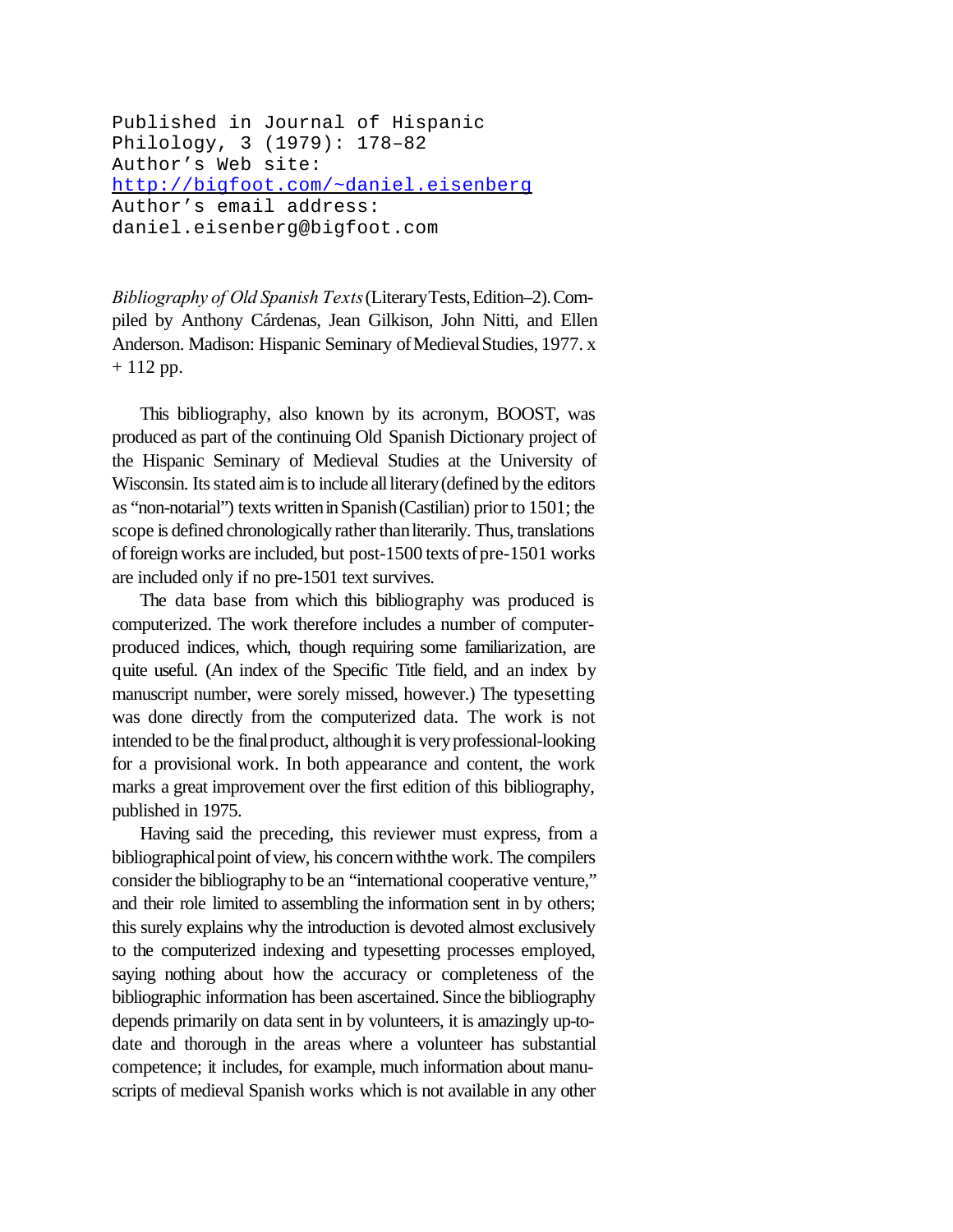published source. Where no one has sent in information, it is just as inaccurate, depending on unverified citations from the first (1953) edition of José Simón Díaz's *Bibliografía de la literatura hispánica* (from which many of the references to Gallardo, Haebler, etc., are tacitly taken). Anyone who has taken a portion of Simón Díaz's bibliography and subjected it to detailed scrutiny knows that his work is not only very incomplete, but that it is filled with typos and other, larger errors. The choice of this bibliography, the use of the first rather than the second, enlarged and revised edition, and the absence of any systematic attempt to verify Simón's data, is a major flaw in this bibliographic endeavor. One striking result is the number offacts (call numbers, titles, dates, locations) which are said to be "unavailable,"in fact the most frequent word in the work. What is meant by "unavailable" is something closer to the Spanish "no consta": that it is missing in the data [p. 179] base, often because SimónDíaz did not supply it. These "unavailable" pieces of information are often surprisingly easy to obtain. The call numbers oftwo MSS in the Bibliothèque Nationale of Paris (Items 1330 and 1762) are said to be unavailable, whereas Morel-Fatio's catalog of the Spanish and Portuguese MSS in that library reveals them to be Esp. 37 and Esp. 204 respectively. In some cases "unavailable" should be deleted as misleading, as with the call numbers of the rare books of the Hispanic Society of America, which have none.

The following are examples of other bibliographic problems this reviewer has found with the work:

1. Failure to refer to critical editions of texts for bibliographical information. Sometimes editions only give references to copies, but sometimes very detailed and complete bibliographic information is found. It would have been more logical to referthe reader, for further information on the *Cancionero de Fernández de Híjar* and the *Cancionero de Herberay des Essarts* (items 255 and 256), to the editions of these texts by Azáceta (1956) and Aubrun (1951) respectively, rather than to Gayangos and Gallardo. Some other examples of critical editions which should have been used: Regina of Geijerstam's edition of Fernández de Heredia's *Grant cronica de Espanya* (Uppsala, 1964) offers valuable information to supplement Items 1088–1091, including a completelydifferentspecific title for 1089 ("La grant et verdadera ystoria de Espanya," p. 141), devoting 9 pages (50–58) to a discussion of Item 1090 alone. The editionof Heredia's translation of Thucydides by Luis López Molina (Madrid, 1959) should be cited and used; likewise, that of Tuulio and Casas Homs of the *Gaya ciencia* of Pero Guillén de Segovia (Madrid, 1962), etc.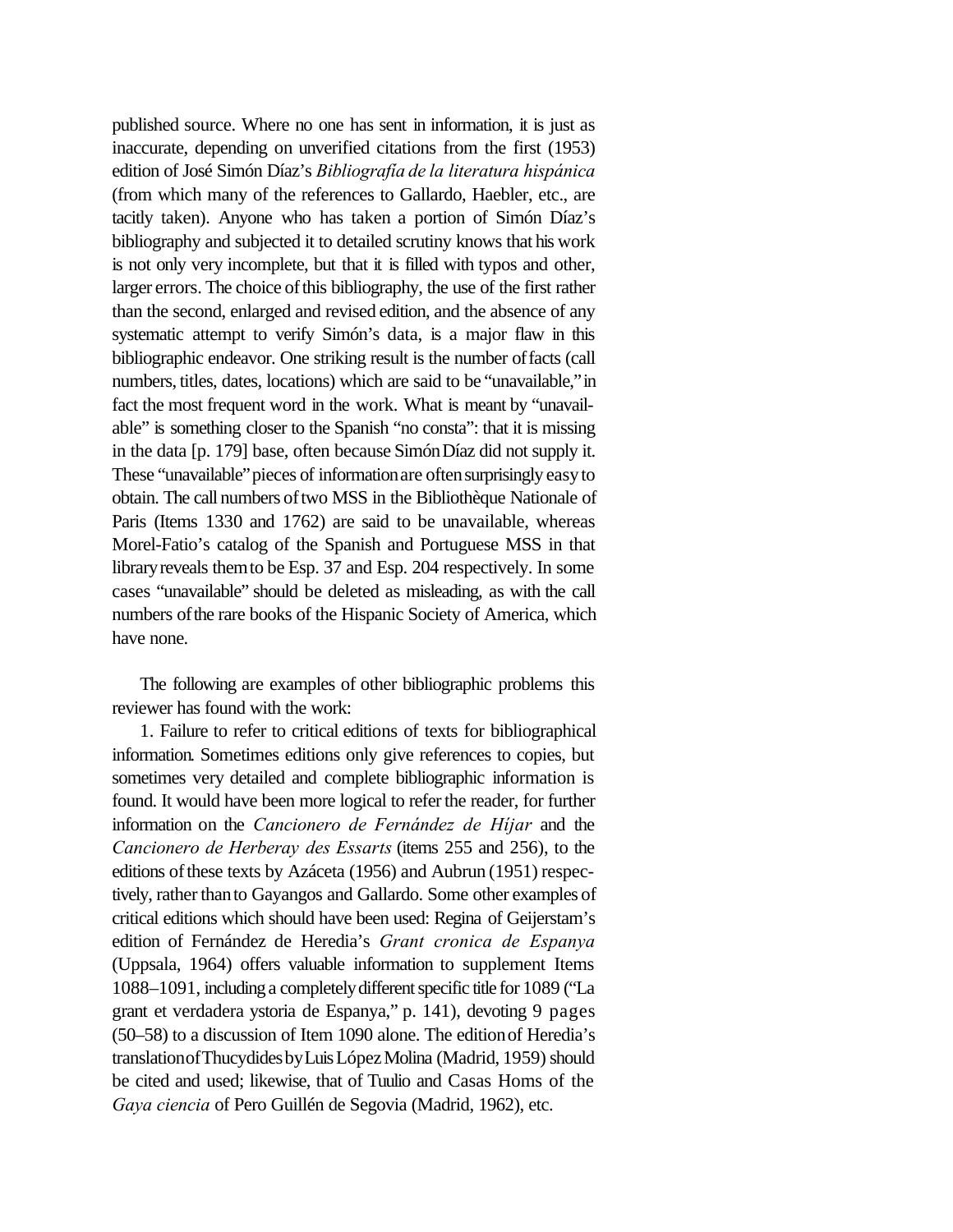2. Incomplete references to source works cited. First names, publishers, and the like are omitted; we are often not told whether a page, column, or item number is being cited. With some references it is not clear whether a book or an article is being cited, and some of them would take research to identify, particularly for someone not specializing in medieval Hispanic studies: 561, 573, 601, 1432 (compare with 1463), 1741, 1746, etc. The reference to Cueto in Item 659 is incomprehensible to me. At the very least, a bibliography containing full information on all works cited should be included.

3. Entries are included which should have been excluded for chronological reasons, according to the compilers' criteria: Nos. 5777, 860, 1132, 1345, 1410–1413, 1575, 1688–89, and others (see the Specific Production Date Index). No explanation is offered of why exceptions have been made for these texts and not for others. Item 577, an edition of *Partinuplés*, was included because it has no date, and therefore could have been of the fifteenth century, but included with this same entry is the information that the book was printed by the "herederos de Juan de Junta" in Burgos, which clearly places it not only in, but about the middle of the sixteenth century.

4. No explanationis given of the principles followed instandardizingtitles and authors' names. Some decisions seem clearly arbitrary: a work [p. 180] always known as the *Historia de Alejandro Magno* has become the *Historia de Alexandre* (750, 751); Josephus' *Jewish Wars* has become *Siete libros de la guerra* (1553), thus making the title much less descriptive than the traditional one. What is the difference between the *Proverbios de Séneca* (817, 1026) and the *Proverbios del Seudo-Séneca* (1027–1042)? With Items 1575 and 1578 we also see inattention to standard titles.

Some authors' names have been Latinized (Guillemus Parisiensis). Others have been Hispanized (San Jerónimo—indexed under "San," incidentally—, Plutarco). Some Italian authors are referred to by their originalnames(Guido delle Colonne—who wrote in Latin), others by a Hispanized form(Domingo Cavalca). Some are just strange: Nepos de Montalouan (1485), Antoninus di Pierozzo (Item 373). That this lack of standardization hinders the location of particular entries goes without saying.

5. Another practice making the bibliography harder to use than it should be deals with the way the main entries are arranged, and the use of the term "Anonymous." Since the orientation of this bibliography is more linguistic than literary, the translator, as the one who created the Spanish version, is given priority in arranging the entries over the author's name. Well and good. It is very confusing, however, to find a section of words alphabetized under "Anonymous" followed by a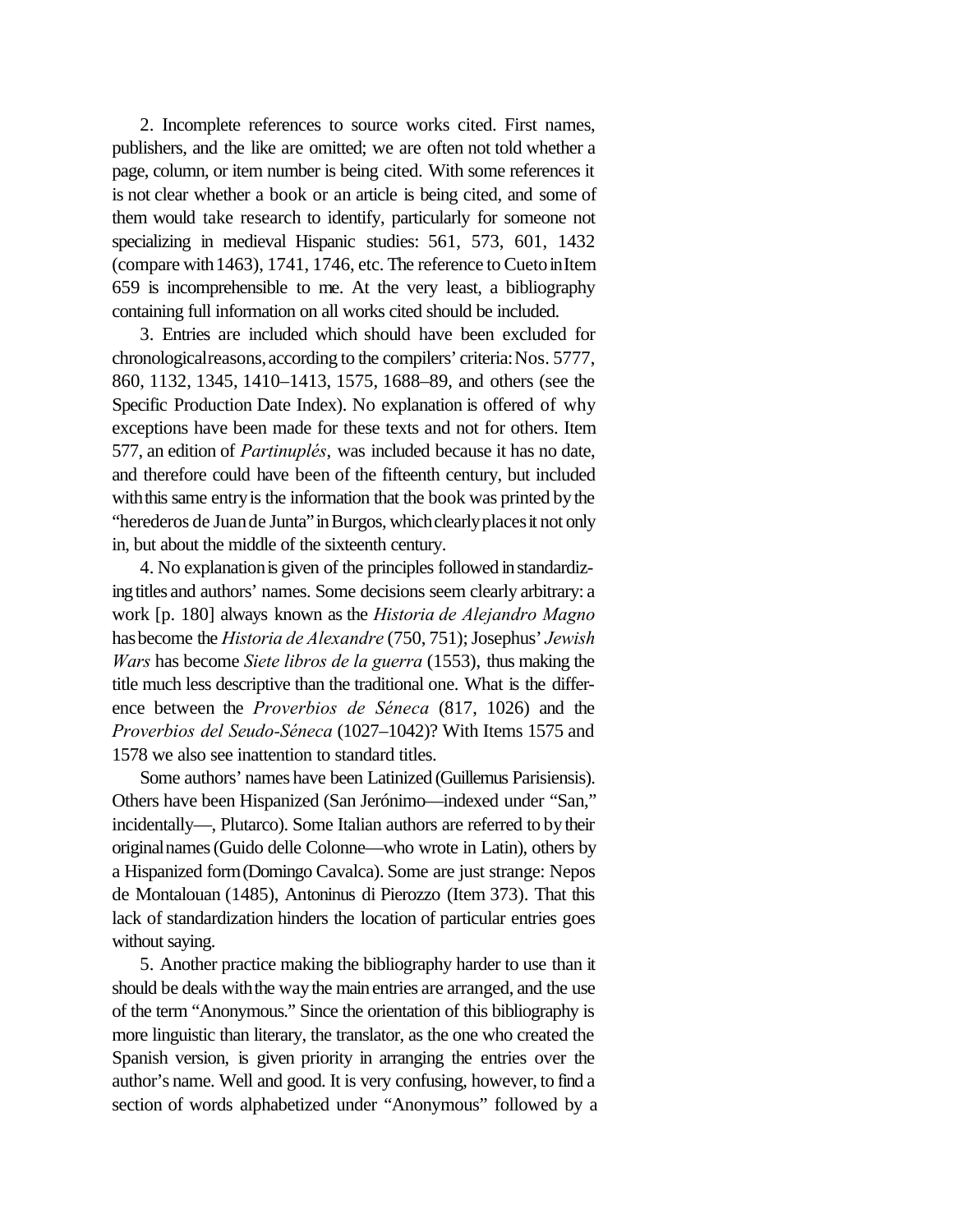section of "Anonymous (trans.), Anonymous," and to find that not only are works with "Anonymous [?]" not interfiled with the "Anonymous" works, but that "Anonymous [?] (trans.)" is located in a somewhat different place than "Anonymous (trans.) [?]." And there are many works which are clearly translations (578, 987, 1079, 1080), which are entered without the mention of any translator, anonymous or not, and are filed under the author's name. The same work is found under both the name of a translator (1026) and under "Anonymous" (817).

Other sorting problems have led to the confusing failure to group together all the MSS of a single work  $(689-695, 699-702)$ , separating them by printed editions. Even more confusing is to find that García, Martín, comes *after* García de Santa María, Gonzalo, and Guillén, Diego, after Guillén de Segovia, Pero.

6. No explanation is given of how the compilers have transcribed characters not in the character set they use. Are we to conclude that such words as "D'VOCIONES" and "D'NUESTRA" were really printed this way?

Some specific problems:

Item 216. This MS is not in Madrid but in Berkeley. See *La Corónica*, 5, No. 2 (Spring, 1977), 115.

Item 382. The compilers have confused the "era" with the year. Item 416. There is a typo: "OLYA."

Item 617. The Specific Title is merely the first few words of the text.

Item 622. "This text was done"?

Item 697. Goff, *Incunabula in American Libraries,* mentions a copy in the Huntington Library.

Item 707. Keller, in his edition of this text, gives the foliation as 161r–195v. [p. 181] There are two sets ofnumbers onthe pages: see Keller's facsimile.

Item 719. The *Catálogo de incunables de la Biblioteca Nacional* (Madrid, 1945) mentions a copy of this text.

Item 751. Goff indicates three additional copies.

Item 977. This entry is one of the best in the volume. Since the works in this collection of *tratados* of Seneca are also included individually (804, 805, 822), it would be useful to have them in the index. There is precedent for this in the treatment of March MS 22/8/2 (804–806, 808–809, 816, 818, 822).

Items 1004–1013. Why does the Original Production Date vary? Item 1037. "existence doubtful." Beardsley, *Hispano-Classical Translations,* p. 3, reports a copy in the Library of Congress.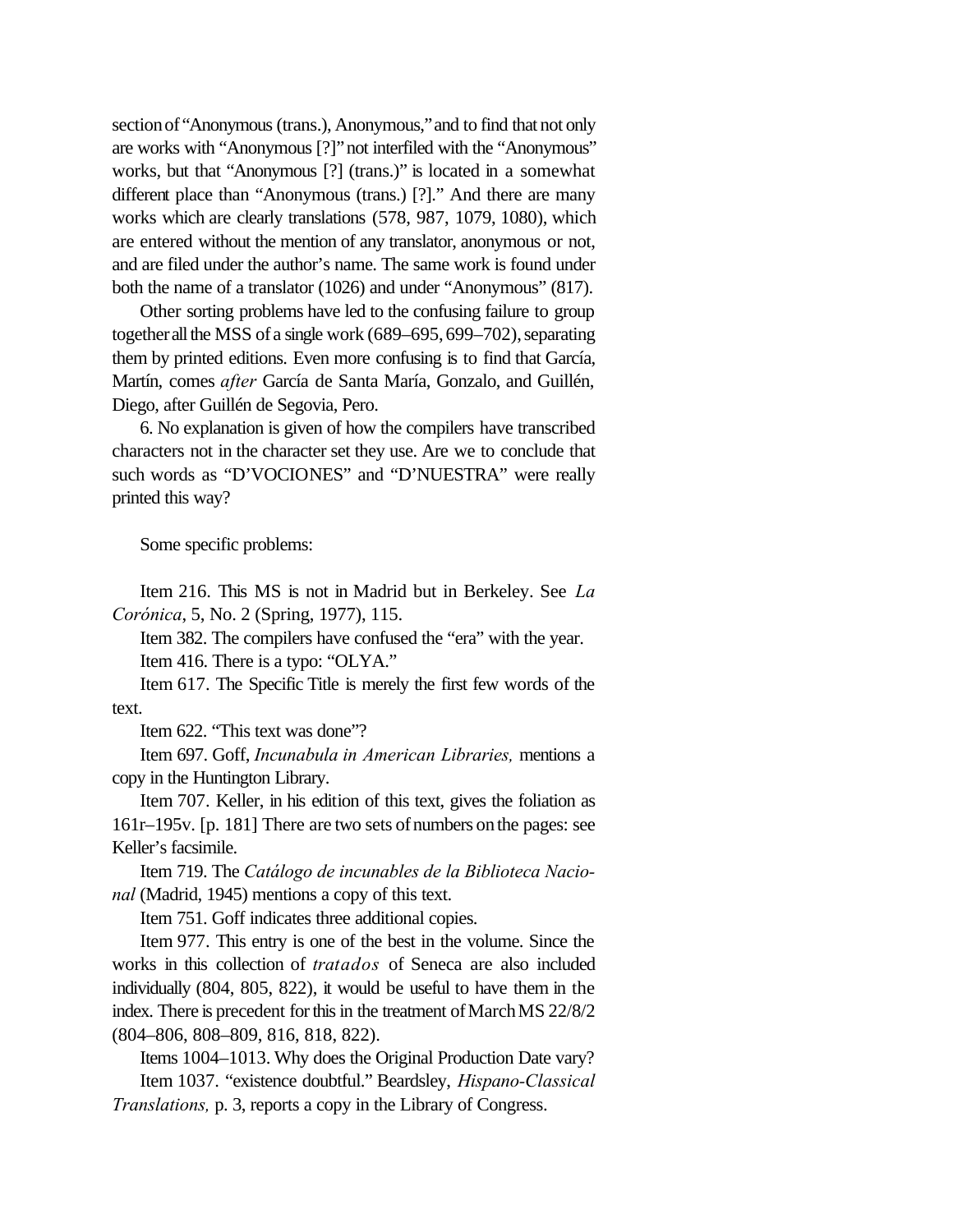Item 1045. The Original Production Date could be more specific than just "15th century." Juan de Mata Carriazo, in his edition of this text, p. xxviii, reports that it must have been written no later than 1448.

Item 1128. Goff cites five additional copies.

Item 1133. Goff cites a copy in the Casa del Libro, Puerto Rico.

Item 1193. How can a manuscript be located in more than one library? And what is a manuscript doing in the British Library's *Catalogue of Printed Books*? Compare with Item 1191.

Items 1380–81. According to Kinkade's article cited there, the *Coplas* of Jorge Manrique can be dated, not just as "15th century" (too vague in any event), but in 1479.

Item 1415. Are we dealing with a book or a MS?

Item 1433. Same question.

Item 1414–1419. Why the variation in dates of composition?

Item 1442. The specific title is: "La coronacion compuesta por Juande Mena alMarquesIñigo lopez de mendoça"(Hispanic Society of America catalog [that published by G. K. Hall, not the rare book catalog of Penney]). Although BOOST mentions Goff, it does not mention the copy in the Boston Public Library he includes.

Item1455. The Hispanic Societydoes not have a copy of his text, according to both Goff and the Hispanic Society's printed catalog. What it has is a copy of the 1955 facsimile.

Item 1456. Goff reports a copy in the Casa del Libro.

Items 1471, 1474. The same copy is listed twice, with different details.

Item 1480. See Keith Whinnom, "MS. Escurialense K-III–7. El llamado 'Cancionero de Fray Iñigo de Mendoza,'" *Filología,* 7 (1961), 161–72. Note that BOOST cites only folios 98–231, thus omitting the basic manuscript of Mendoza's *Vita Christi* found on folios 1–97.

Item 1505. Goff cites two additional copies.

Item 1578. Typo: Contain.

Item 1590. "Phillipps" has 3 p's.

Item 1719. Typo: Coronica.

Items 1759–1761. One cannot tell from the entries whether these are books or manuscripts.

A few texts, found in an hour in the library, which have completely been omitted:

"Vegeçio de las batallas," a 15th-century MS found in the Bibliothèque Nationale, Paris, MS Esp. 211 (Morel-Fatio, Item101).

"Ellibro de menescalcia et de albeyteria et fisica de las bestias que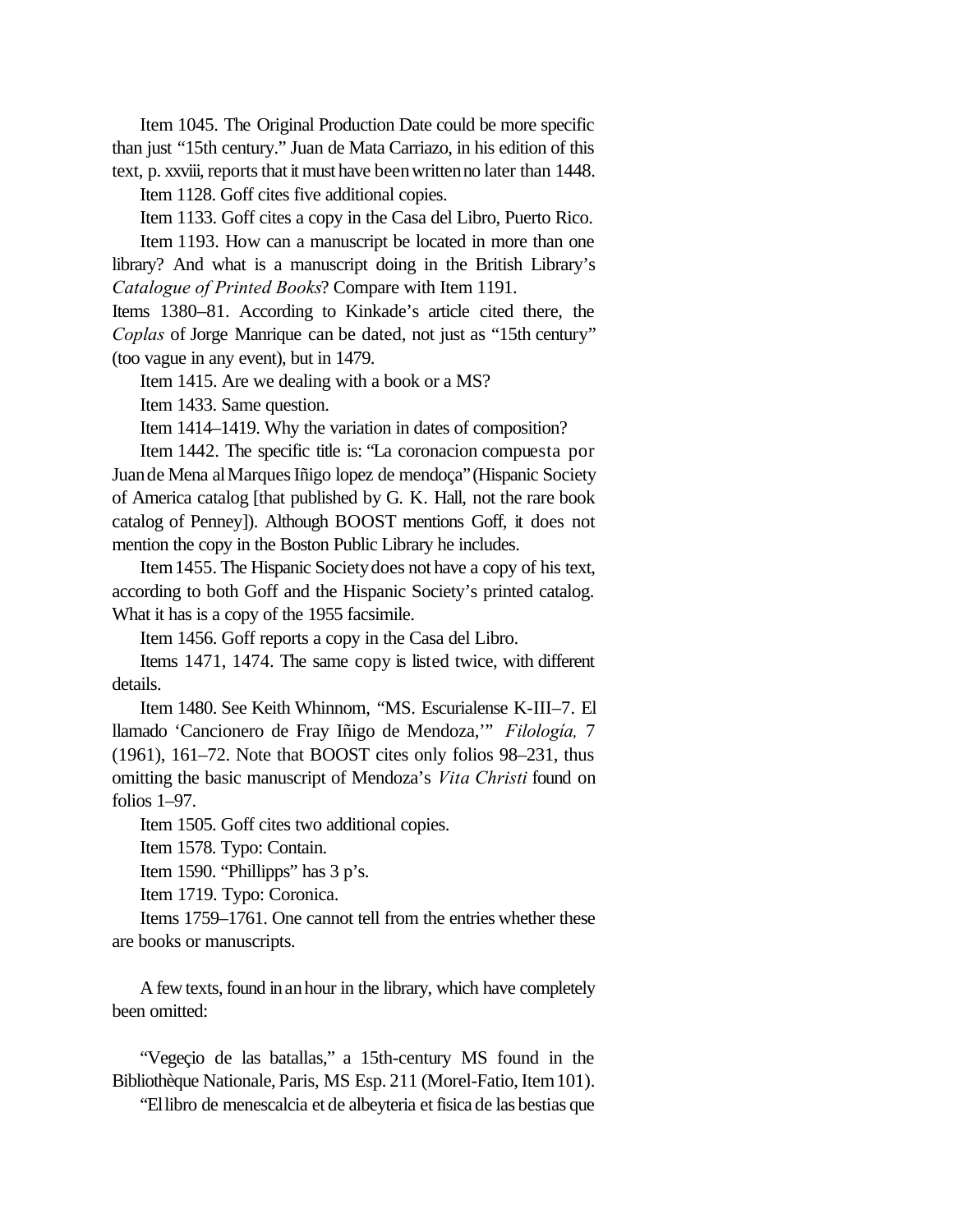compuso Johan Alvares de Salamiellas," a 15th-century MS found in the Bibliothèque Nationale, Paris, MS Esp. 214 (Morel-Fatio, Item 98).

Gonçalo Sanches de Useda, "Libro del Gentil y de los tres Sabios," a 15th-century copy of a work composed in 1378, British Library Add. MS 14,040 (Gayangos' catalog of the Spanish manuscripts in the British Library).

Cicero, "Libro de Paradoxis," a 15th-century manuscript in the British Library, [p. 182] MS Eg. 1868 (Gayangos). This manuscript also contains two works of Lope de Barrientos.

*Libro del Anticristo,* trans. Martin Martinez de Ampiés; Burgos: Fadrique de Basilea, 1497. In the catalog of Biblioteca Nacional incunabula already cited.

[Pseudo-]SanBernardo, *Infancia del Salvador;* Burgos: Juande Burgos, c. 1495. Also from the Biblioteca Nacional catalog.

The manuscript in the Biblioteca Nacional(Reserve 247, *Olim* Gg 101) ofthe *Poema de José* (under which name thistext should be, but is not, found in the title index of BOOST; it is only found under "Yuçuf"). Although the Academia de la Historia MS is included (Item 581), the statement that the MS is in Hebrew characters is erroneous; in fact, it is in Arabic characters. This MS was reproduced in facsimile by the University of Granada in 1952. See the edition by William Weisiger Johnson, Romance Monographs (University, Mississippi, 1974).

In conclusion: though this is certainly a useful work, and an improvement over BOOST 1, there is much to be done. In this reviewer's opinion, the preparation of a bibliography must be undertaken, if not by bibliographers as such, then at least by persons who take responsibility for the completeness and the accuracy of the informationpresented. This would be, it seems to me, a prerequisite to a further edition.

Before soliciting more help from volunteer contributors, each of the references taken from Simón Díaz should be verified. While the compilershave apparentlyused systematically two sources, the catalog of the Spanish Escorial MSS by Zarco Cuevas and the Biblioteca Nacional manuscript catalog which is slowly being published, the other catalogs of incunabula and of manuscript collections of major importance to Hispanists should be systematically searched. The result will surely be a muchmore accurate and complete third editionofBOOST.

> DANIEL EISENBERG Department ofModernLanguages and